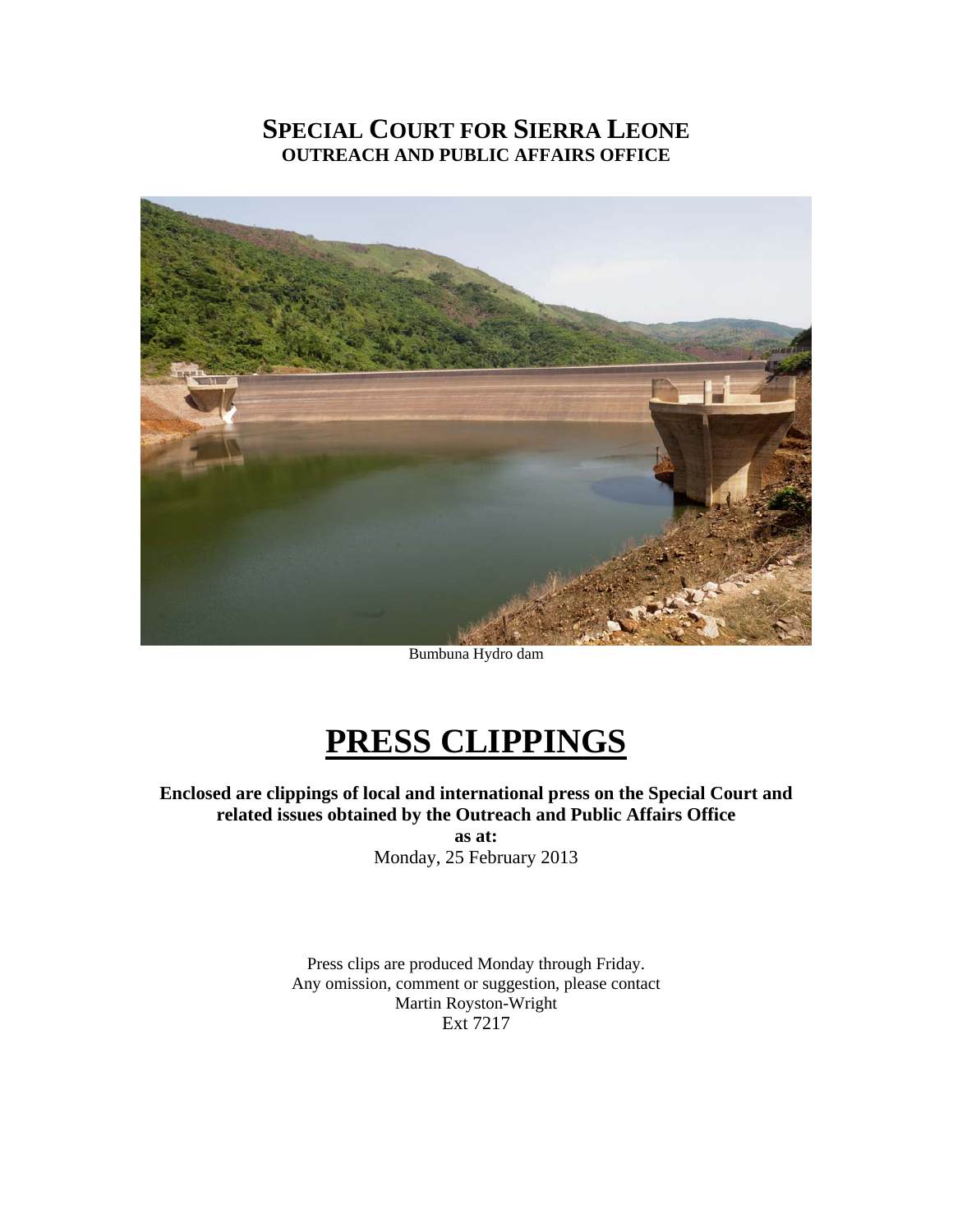| <b>International News</b>                                                                      |           |
|------------------------------------------------------------------------------------------------|-----------|
| Liberia: Taylor's Investigator Sentenced / New Democrat                                        | Page 3    |
| Ex Ivory Coast President Gbagbo Appears at ICC / BBC                                           | Page 4    |
| The war Bangladesh Can Never Forget / The Independent                                          | Pages 5-7 |
| Gbagbo Before the ICC, Rwanda Tribunal 'Concerned' About Cases / <i>Hirondelle News Agency</i> | Page 8    |
| Norway Jails Rwandan for Role in Genocide / Public Service Europe                              | Page 9    |
| Rwandan Woman Stripped of US Citizenship for Role in Genocide / Atlanta Black Star             | Page 10   |
| Serb Radicals Protest Leader's 10-year Detention / Agence France Presse                        | Page 11   |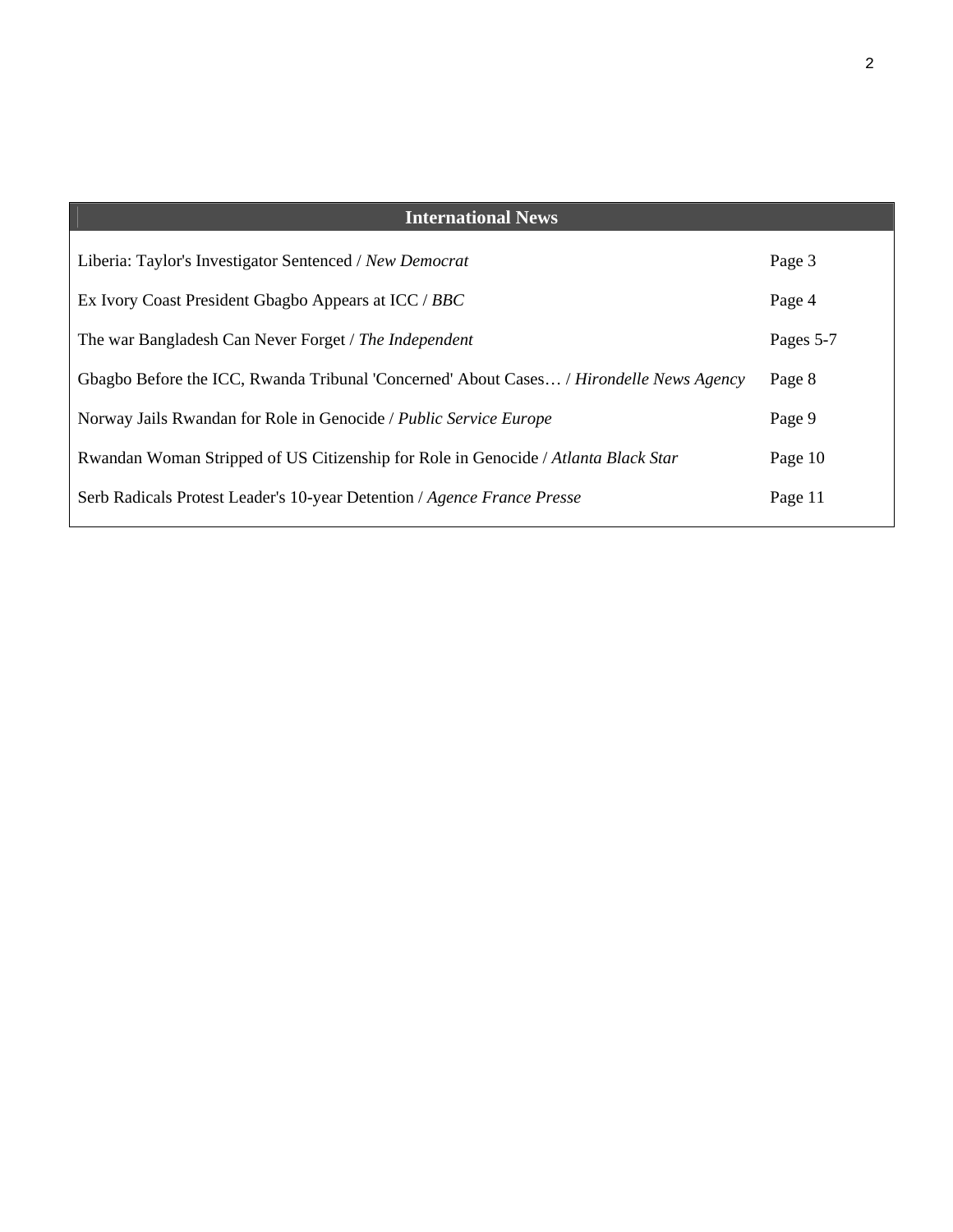# New Democrat (Monrovia)

Tuesday, 19 February 2013

#### **Liberia: Taylor's Investigator Sentenced**

Prince Taylor, an investigator for the Charles Taylor defense team in the Special Court for Sierra Leone (SCSL) was Thursday sentenced to two years on each of four counts of interfering with witnesses who had testified in the Charles Taylor trial, and 30 months for interfering with Eric Senessie, who himself was convicted for interfering with witnesses.

The terms are set to run concurrently, and Prince Taylor will serve a total of 30 months from October 2012, when he was arrested on charges of contempt.

Prince Taylor was convicted on January 25 on five of nine counts of contempt of court for witness tampering.

The SCSL was created in a joint endeavor by the government of Sierra Leone and the UN to provide a forum to try those responsible for serious violations of international humanitarian law and Sierra Leonean law, committed in Sierra Leone.

With the recent conviction of Charles Taylor, the SCSL has largely fulfilled its mission and will take steps to shut down.

Steps have already been taken to facilitate this process. In November 2009, the SCSL handed over its detention facility to the Sierra Leone Prison Service in a monumental step towards the court's resolution.

The month before, eight men judged guilty of war crimes by the court were transferred to Rwanda to serve out their terms.

Although the court is winding down, it is still active. In early October, the SCSL sentenced four men to prison terms ranging from 18 months to 2 years on contempt charges stemming from allegations of witness tampering.

The month before, the court found three members of Sierra Leone's former Armed Forces Revolutionary Council (AFRC) guilty of contempt.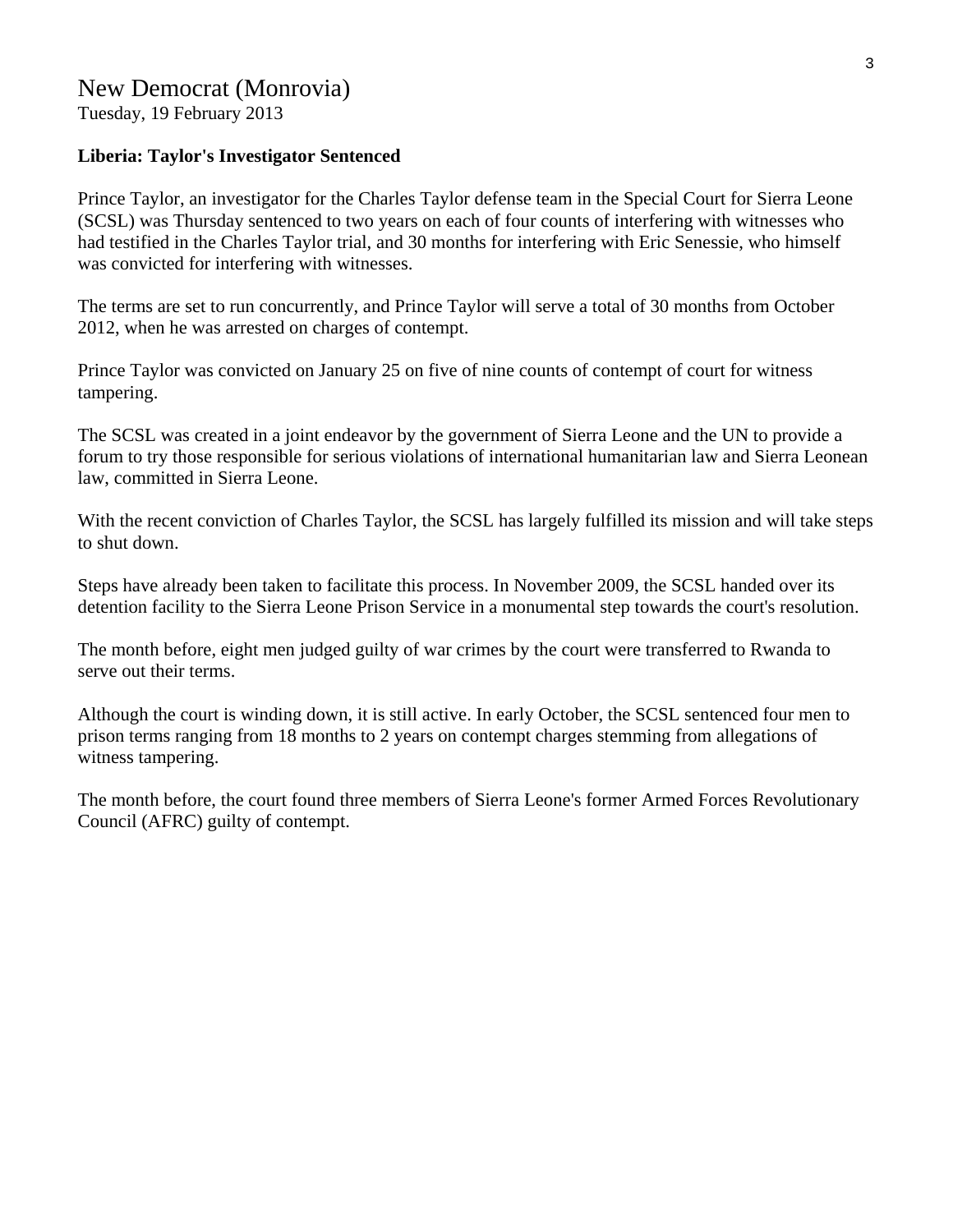# **Ex Ivory Coast President Gbagbo appears at ICC**

Ivorian ex-President Laurent Gbagbo has appeared at the International Criminal Court to hear whether he could be tried on charges of crimes against humanity.

The hearing at the court in The Hague is expected to last until 28 February.

He faces four charges, including murder and rape, in the wake of Ivory Coast's disputed presidential poll in 2010.

Some 3,000 people were killed in violence after Mr Gbagbo refused to accept defeat in the polls. The 67 year-old insists he is innocent.

'Inadmissible' case

Presiding Judge Silvia Fernandez de Gurmendi on Tuesday opened the confirmation of charges hearing which would decide whether there was enough evidence to try Mr Gbagbo.

The judge stressed that the hearing would not be ruling whether the former president was guilty or innocent.

Mr Gbagbo's defence lawyers argued that he was already under investigation in his own country and that the authorities there must be the ones to try him - not The Hague court.

They urged the judges to "declare this case inadmissible".

The prosecution is expected to begin presenting its arguments shortly.

Mr Gbagbo, a former history professor, sat silently in the courtroom listening to the proceedings. He made no comments.

Outside the court, some 300 supporters of Mr Gbagbo held a rally, demanding his immediate release.

The court earlier decided to hold shorter than usual sessions because of Mr Gbagbo's poor health. The hearings are scheduled to last until 28 February.

The charges against him relate to the violence after the 2010 election when he refused to accept defeat by current Ivorian President Alassane Ouattara.

Mr Gbagbo - who was arrested in Ivory Coast in April 2011 and later extradited to The Hague - accuses former colonial power France of plotting to topple him from power in the world's biggest cocoa producer.

The ICC began operating in 2002 to bring to justice those responsible for crimes against humanity and war crimes committed in countries that accept its jurisdiction, or when the UN Security Council refers a case to it.

Mr Gbagbo is the first former head of state to go on trial there, although Slobodan Milosevic of Yugoslavia and Liberia's Charles Taylor were tried by special courts in The Hague.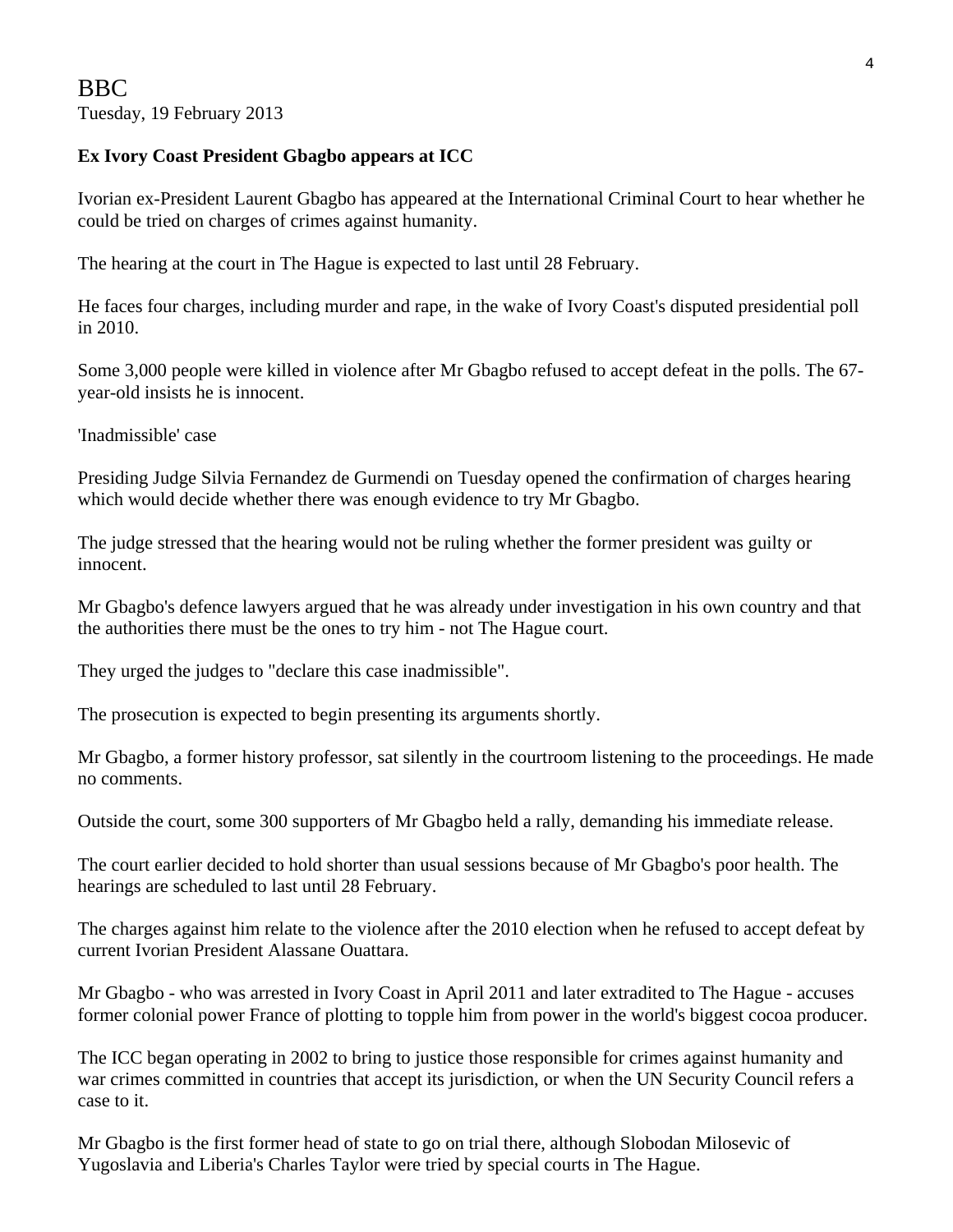# The Independent Tuesday, 19 February 2013

#### **The war Bangladesh can never forget**

### *The guns fell silent more than 40 years ago, but the scars of Bangladesh's short, bloody struggle for independence still burn to this day*

Bangladesh's capital Dhaka is a noisy, exciting city, full of energy and argument. The massive chaos of its constantly stationary traffic is often riven by protests, strikes, marches. These can be on any number of grievances. But this is a country driven by a national agony at its creation which has never been fully addressed. The protest now happening outside the national museum is of an unprecedented nature, and on an unprecedented scale.

Since 5 February, Bangladesh has been transfixed by this ongoing, immense protest. Hundreds of thousands have occupied Shahbagh Square in protest at a verdict passed by the International Crimes Tribunal on war crimes committed during the genocide which preceded the founding of the country in 1971. One of those found guilty, Abdul Kalam Azad, was sentenced to death. Another, however, Abdul Quader Mollah, the assistant secretary general of a Muslim party which collaborated with the genocidaires, the Jamaat–e-Islami, was given life imprisonment. The protests which followed, and are still continuing, are led by intelligent and liberal people; they are, however, calling with great urgency for the death penalty to be passed on Mollah and other convicted war criminals.

The genocide is still too little known about in the West. It is, moreover, the subject of shocking degrees of denial among partisan polemicists and manipulative historians. Before 1971, Bangladesh was East Pakistan, detached from the main body of the country. The founders had believed that the unity of religion would bind it together. Over time, however, the incompatibility of secular cultures had grown overwhelming. Parts of the Pakistani rulers regarded the Bengalis with open racist contempt.

In his 1967 memoirs, General Ayub Khan wrote that "East Bengalis…have all the inhibitions of downtrodden races … their popular complexes, exclusiveness and … defensive aggressiveness … emerge from this historical background." This common hostility towards an immensely rich secular culture reached a tipping point when the leader of the nationalist Awami League, Sheikh Mujib, won a national election. He was imprisoned, and the Pakistani forces began a genocide which lasted from March to December 1971.

Pakistan has never accepted responsibility for what happened. Moreover, historians and journalists have come perilously close to genocide denial, or have seemed motivated by a desire to minimise the numbers involved. The official Pakistani estimates were originally only 26,000 dead and 2 million refugees. A recent Oxford historian whose methodology was savagely criticised declared that there were no more than 50,000 to 100,000 dead from all sides in the war.

If this were true, the Pakistani forces would have fallen short of their ambitions. At a meeting on 22 February 1971, the Pakistani President General Yahya Khan is recorded as saying in fury: "Kill three million of them, and the rest will eat out of our hands." Ten million fled to India; 30 million left the cities and went to the villages.

In the first phase of the war, young men and Hindus, Awami League members, intellectuals, students and academics were targeted for murder. In the second phase of the war, women were singled out. It is thought that at least 200,000 women were raped by the Pakistani forces and their collaborators – 25,000 victims found themselves pregnant, so that is not implausible. There are eyewitness accounts of "rape camps" set up by the Pakistani forces. The numbers, and the names of rape victims, remain disputed.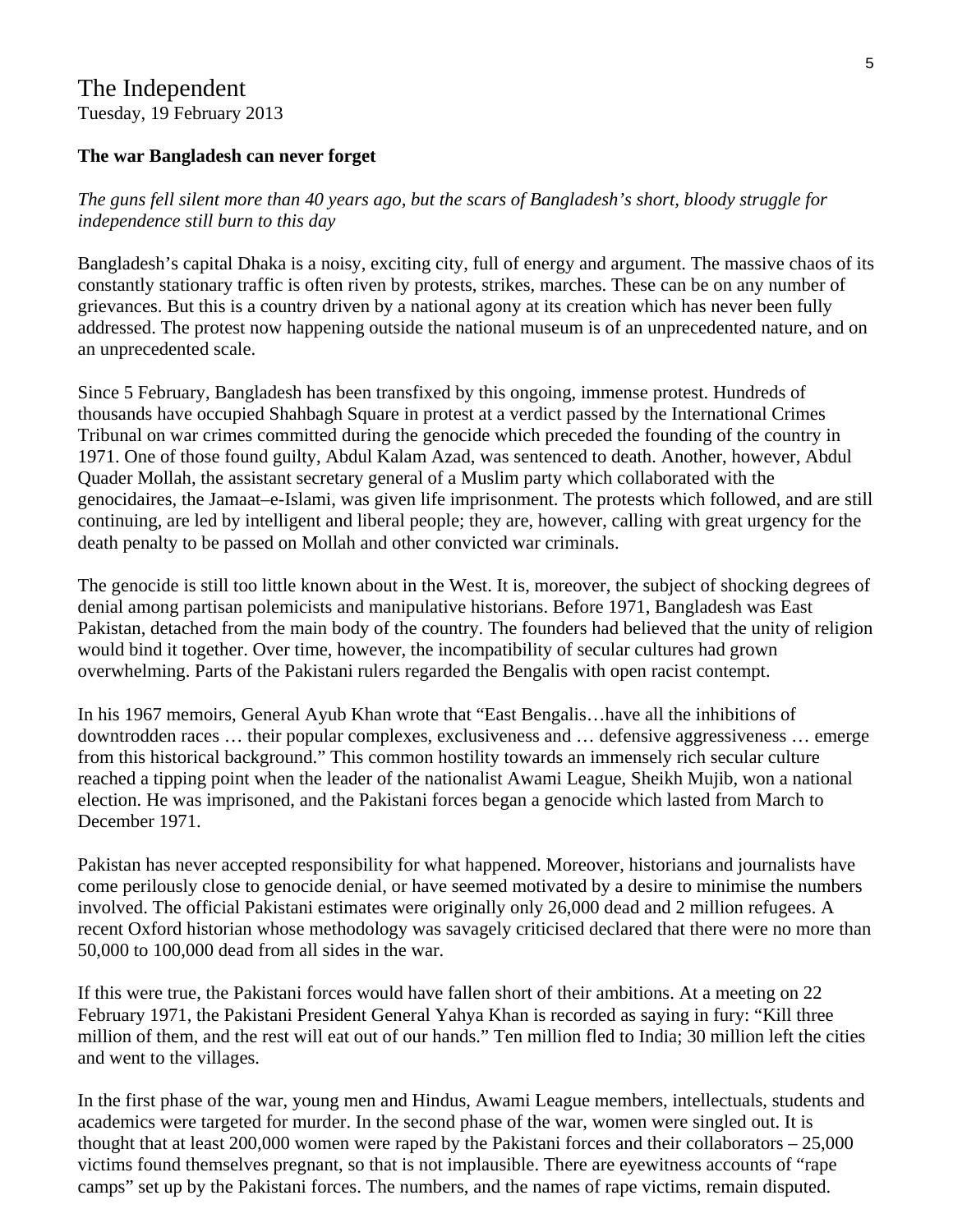Sheikh Mujib, the first leader of Bangladesh, ordered the destruction of lists so that the shame would not follow the victims all their lives.

In the last week of the war, when Pakistani defeat was inevitable and a new nation was clearly about to be born, a concerted effort was made to kill as many intellectual leaders as possible, many between 12 and 14 December. The names of potential leaders of the future nation to be murdered were found in the diary of at least one Pakistani officer.

Bengali collaborators in the form of armed vigilante groups, Al-Shams and Al Badr, took the lead in these murders, only two days before the war came to an inevitable end.

It is impossible to know the real death toll. The historian R J Rummel, who has looked as deeply into it as anyone, concludes that the "final estimate of Pakistan's democide to be 300,000 to 3,000,000, or a prudent 1,500,000." The numbers became politically important in the decades following. As the scholar Bina D'Costa points out, for the Bangladesh government, an upper figure gave the new country greater legitimacy; for the Pakistanis, to scoff and diminish allowed them to demonstrate an ongoing distrust. Whatever the final figure, tens of thousands of those killed died as cruel and appalling deaths as anyone has ever devised. Out of thousands of episodes, one should read the evidence to this trial given by an extraordinarily brave woman, the single survivor of her family. She told how she saw her parents, her two sisters and two-year-old brother killed in front of her before she was raped by 12 soldiers. She was 13 years old.

That was 40 years ago. The Pakistani perpetrators of the war crimes have never been brought to trial – after independence, Pakistan said that if a single one of its soldiers were tried in the new country, no Bengali then living in the Western half would be given permission to leave. Nor, until very recently, have the Bengalis who collaborated with the genocidaires. The current trials have operated under constant threats of violence from a still active Jamaat-e-Islami. Some war criminals fled abroad. As long ago as 1995, the British authorities had their attention brought to alleged war criminals living in London by a Channel 4 documentary directed by the Dhaka journalist David Bergman. One, Chowdhury Mueen-Uddin, who has been working as an NHS administrator, is only now beginning to be brought to justice.

The shabby series of amnesties and diplomatic effrontery that has left some of the cruellest mass murderers of the century enjoying a peaceful retirement was often challenged by activists, without success. An attempt by the author and national heroine Jahanara Imam to promote war crimes trials in 1992 did not succeed. The International Crimes Tribunal was finally established only in 2008. Its work is slow, and everyone feels that it is achieving what it can before the government changes at the next election. There is no faith at all that Khaleda Zia, the leader of the opposition and, it is often asserted, an ally of the Jamaat-e-Islami, would allow the Tribunal's work to continue for a day, or let its sentences stand.

The rage of the crowds at the life sentence given Mollah is that they know, as so often before, that Sheikh Hasina's government has not achieved what it could, and a change of government will almost certainly lead to a pardon of imprisoned war criminals. It has done so often in the past. Hence the call for the death penalty, as the one punishment that no politician can reverse.

The calls for the death penalty are the counsel of despair. These are people who believe passionately in the rule of law, and justice. They have seen too many times that justice is only done at the bidding of politicians, and may be undone. But the chaos of the Mollah trial has stirred great concern from observers, and from thoughtful Bengalis. The pressure of the Shahbagh protests has encouraged Sheikh Hasina's government to intervene, proposing the possibility of prosecution appeals, in the interests of securing the death penalty. More intervention in justice by politicians; more judicial murder; more martyrs. It is important, above all, that democratic states reveal themselves to be better than the brutes who murdered and raped, and did their utmost to extinguish a people. And yet the probability that some of the worst war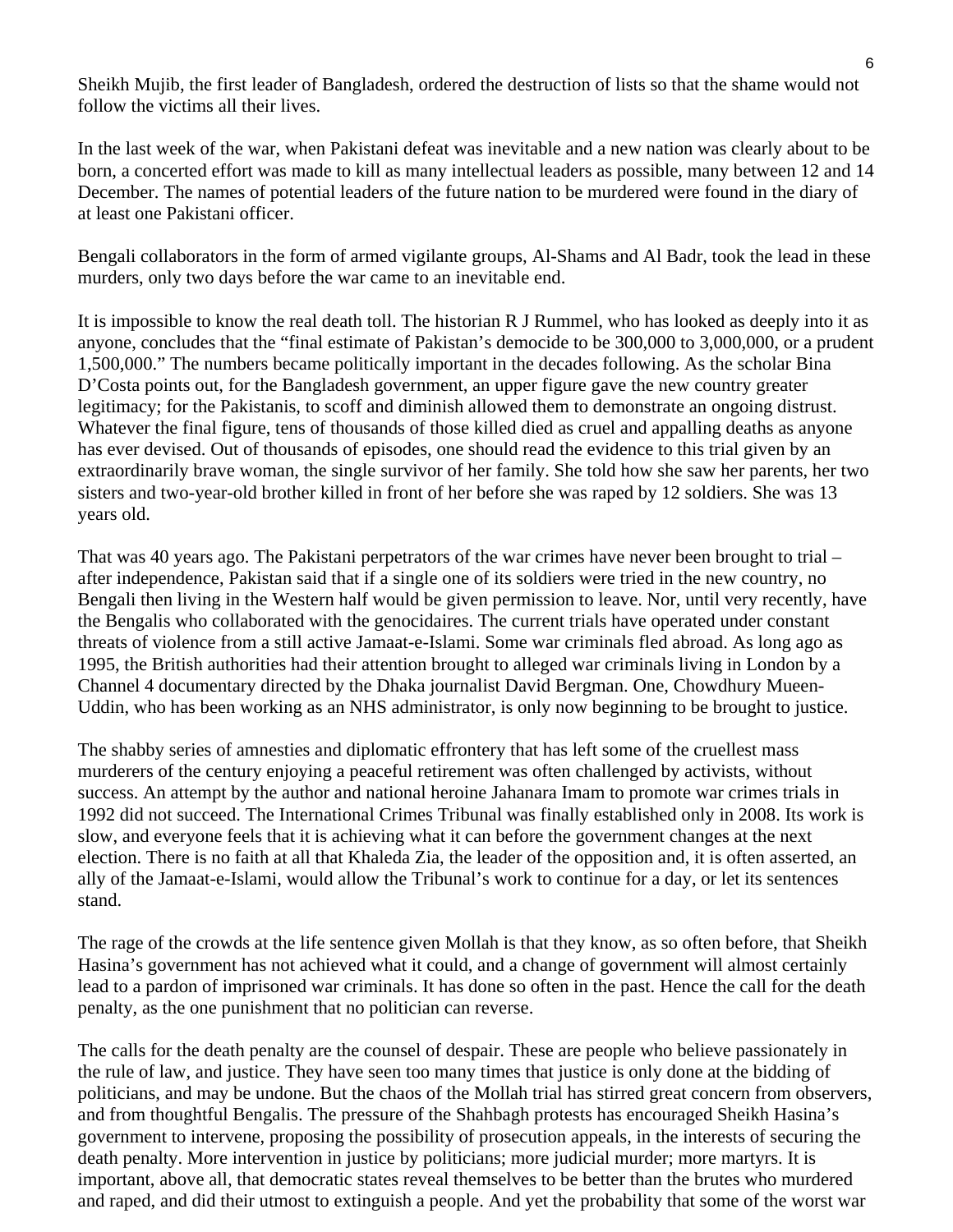criminals in history will never face justice, and the worst of their collaborators will only have to face a year or two in prison, drives the protesters to despair.

What is the solution? Serious doubts have been raised about aspects of the trials, and the death penalty cannot be the right solution. But life imprisonment in Bangladesh for the mass murderers commands no respect.

There is one further possibility: the Liberian war criminal Charles Taylor was not imprisoned in Liberia, but under the provisions of the ICC in The Hague. The intervention of international law-makers ought to be desirable, and to take murderers out of the control of national politicians. That might permit, too, the trial of the main war criminals, and not just their Bangladeshi collaborators.

The Bangladesh atrocities are too important to go on being manipulated when a government changes. It seems as if this convulsive national exorcism, if it is to achieve justice, must take place in the eyes of the world, and with the world's input. For the rest of us, we have averted our eyes for too long. We have a duty to learn about this forgotten genocide, and face our own responsibilities squarely – not to shelter murderers, not to ignore, not to forget.

### **'Butcher of Mirpur'**

Abdul Quader Mollah, the assistant secretary-general of Bangladesh's Jamaat-e-Islami party, sparked protests when he emerged from Bangladesh's Supreme Court on 4 February having been handed a life sentence for his role in the atrocities committed during the 1971 war for independence. He was clearly happy with the ruling - giving a victory sign to supporters outside the court. But critics of the so-called "Butcher of Mirpur" - who was convicted of of beheading a poet, raping an 11-year-old girl and shooting 344 people – have been left fuming over the sentence, and are calling for him to face the death sentence, like fellow accused Abul Kalam Azad.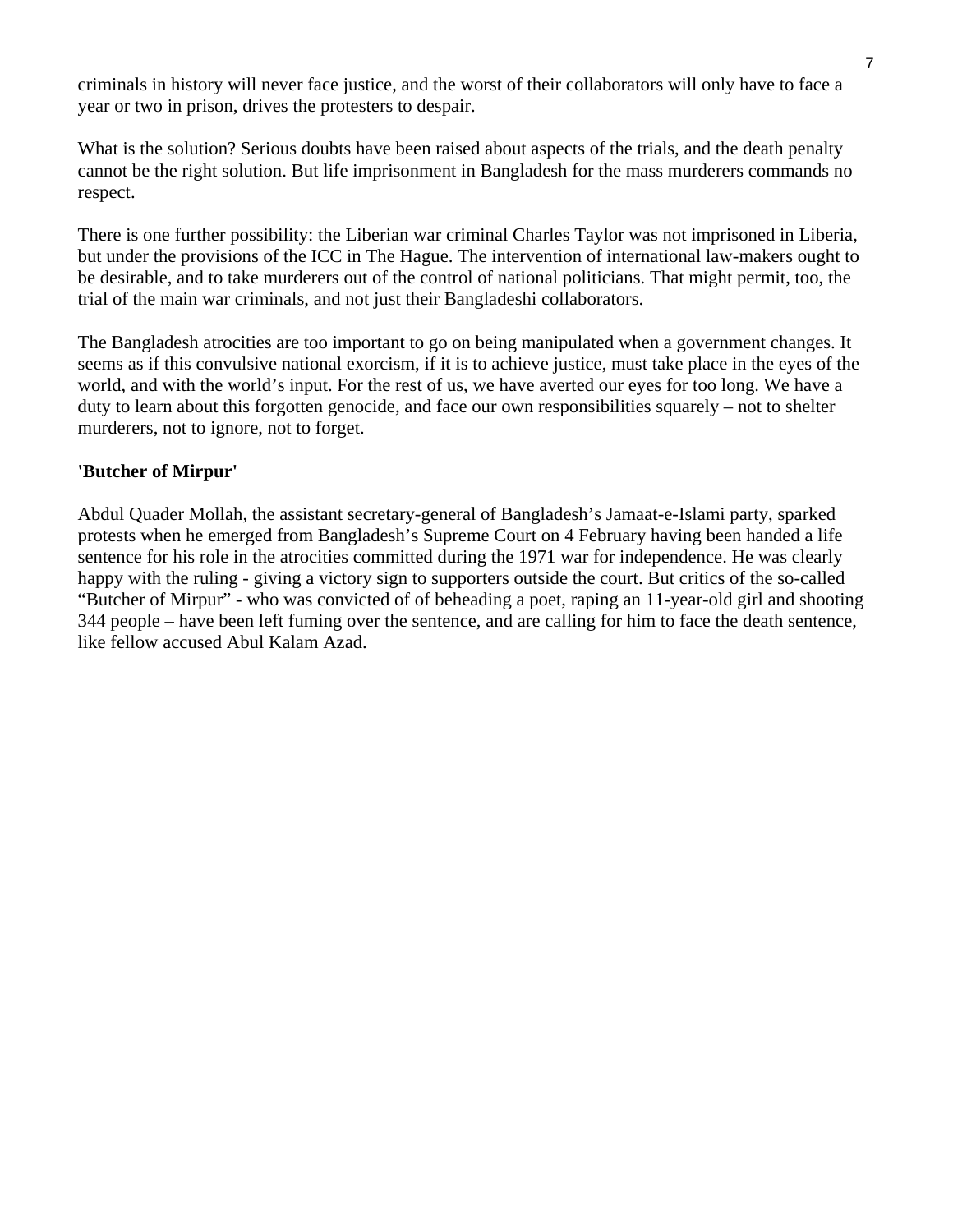# Hirondelle News agency Friday, 22 February 2013

### **Rwanda: Gbagbo Before the ICC, Rwanda Tribunal 'Concerned' About Cases in France**

Arusha — The International Criminal Court started confirmation of charges hearings in the case of former Ivorian president Laurent Gbagbo. Meanwhile, the International Criminal Tribunal for Rwanda said two cases transferred to France in 2007 remain "of concern".

## **ICC**

Gbagbo before pretrial court: Former Ivorian president Laurent Gbagbo has been appearing before an ICC pretrial court since Tuesday for confirmation of charges hearings. International and Ivorian human rights organizations meanwhile reminded the Prosecutor that Gbagbo is not the only suspect in crimes committed in his country. They say supporters of current president Alassane Ouattara are also suspected of involvement in crimes linked to the violence that followed presidential elections in December 2010.

### **UNITED STATES**

Wife of ICTR convict loses American citizenship: A woman of Rwandan origin has had her American citizenship taken away after she was found to have been lying about her role in the 1994 genocide. Béatrice Munyenyezi is the wife of Arsène Shalom Ntahobali, who was convicted by the ICTR and sentenced to life in prison. He is awaiting his appeal hearing.

# **ICTR/FRANCE**

ICTR concerned about cases in France: The ICTR said on Friday that two cases transferred to France remain "of concern". The cases of Father Wenceslas Munyeshyaka and former prefect Laurent Bucyibaruta were transferred at the end of 2007 but have not yet been brought to trial. ICTR Registrar Bongani Majola added, however, that France had promised to speed up the proceedings and had informed the Tribunal that one of these cases was almost trial ready.

# **NEXT WEEK**

#### **ICC**

- Confirmation of charges hearings continue in the case of former Ivorian president Laurent Gbagbo

- Trial resumes of former Congolese vice-president Jean-Pierre Bemba, accused of crimes in neighbouring Central African Republic.

#### **RWANDA**

- Trial continues of linguist and former politician Léon Mugesera, extradited from Canada a year ago.

- Possible start of trial of Pastor Jean Uwinkindi, the first ICTR detainee to be transferred to Rwanda.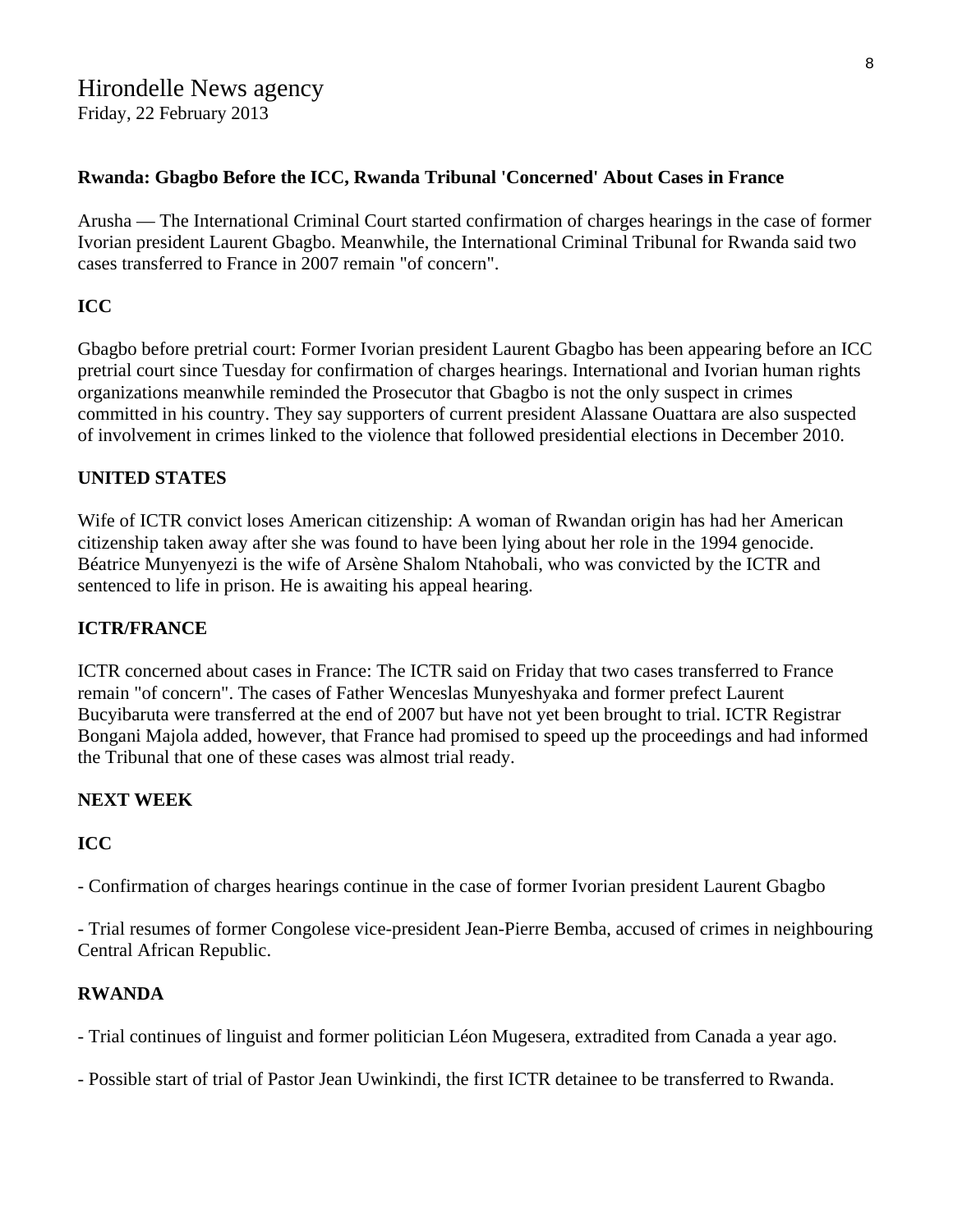# Public Service Europe

Friday, 22 February 2013

#### **Norway jails Rwandan for role in genocide**

#### By Morvary Samaré

A Norwegian court last week sentenced a Rwandan man, Sadi Bugingo, to 21 years in prison for his participation in the 1994 genocide in Rwanda, demonstrating again that suspects are subject to the law regardless of national boundaries

Forty-seven-year-old Sadi Bugingo has been living in Norway since 2002 and was tracked down by Rwandan prosecutors then arrested in May 2011. The trial began in 2012 and came to completion last week when the Oslo District Court found the man guilty of having participated in the killing of up to 2,000 people in and around his hometown Kibungo in Eastern Rwanda. This was the first genocide trial ever in Norway.

More specifically the court connected the man with three attacks which took place in a municipal building, a Catholic centre and a hospital, where thousands were hiding to escape the killing spree. During the 19 week trial, the court was scheduled to hear 106 witnesses, 80 of which were called by the prosecution. Many were flown in from Rwanda to take the witness stand in Oslo.

One such witness had been hiding in a municipal building with his seven children during one of the attacks Bugingo has now been convicted of participating in. In his testimony the witness, who lost three of his children on that day, recalled: "I could see people being killed with machetes outside. I could also see Bugingo standing outside with a few others." Another witness, a young woman who was 12 at the time, explained in her testimony that the attack in question took around two hours, during which an estimated thousand people were killed.

The killing of President Juvenal Habyarimana in April 1994 triggered a three month long systematic massacre of close to one million people, primarily Tutsis and moderate Hutus, across this small East African nation. In Rwanda, thousands have since been charged and convicted of participating in the genocide, primarily in the traditional community courts known as the 'gacaca'. However, the ring leaders and those in charge of masterminding the genocide have been and are tried in the United Nations International Criminal Tribunal for Rwanda in Arusha, Tanzania.

Although unusual, European courts have also at times been forced to initiate judicial proceedings against genocide suspects, the Bugingo case in Norway being one such case. Similar cases are being processed in neighboring Sweden, Finland and Denmark as well as in other parts of Europe. Norway did not have a genocide paragraph until 2008 and – as the crimes Bugingo was charged with, and is now convicted of, took place before that time – he was charged with crimes under national law including murder and extermination but not genocide.

In a final statement, Judge Jonas Petter Madsoe concluded: "It is clear that the purpose of the attack was to rid the premises of those who sought refuge there, primarily Tutsis. Refugees of all ages were killed, that includes children. Many were killed in a beastly manner and there was also abuse of the corpses.'' Bugingo denied all charges against his, maintains that he is innocent has now appealed the sentence.

Morvary Samaré is a writer and film maker, and the co-founder of Ramz Media, a documentary production company that focuses on global human rights issues

Read more: [http://www.publicserviceeurope.com/article/3119/norway-jails-rwandan-for-role-in](http://www.publicserviceeurope.com/article/3119/norway-jails-rwandan-for-role-in-genocide#ixzz2LuOLUc7y)[genocide#ixzz2LuOLUc7y](http://www.publicserviceeurope.com/article/3119/norway-jails-rwandan-for-role-in-genocide#ixzz2LuOLUc7y)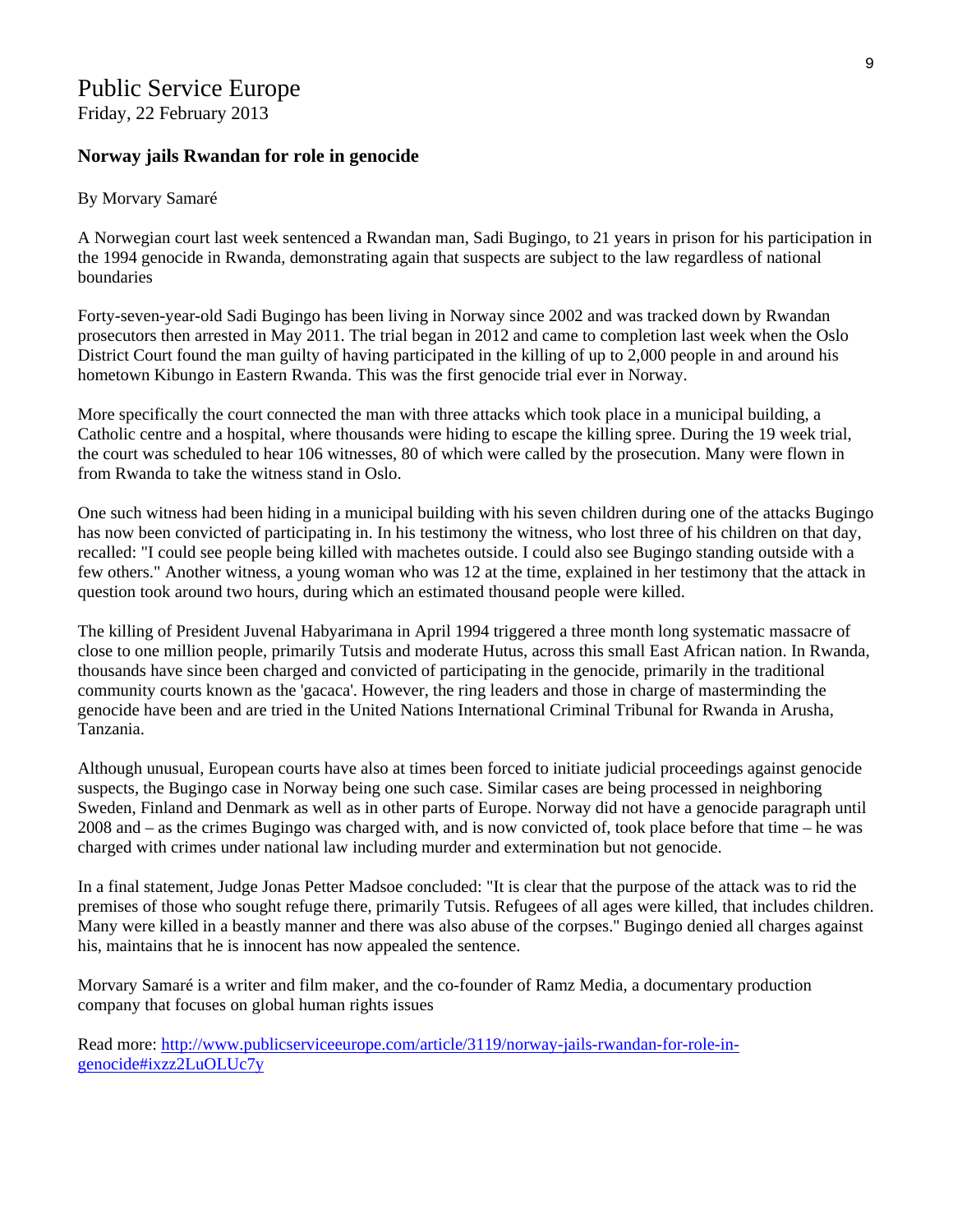# Atlanta Black Star Monday, 25 February 2013

# **Rwandan Woman Stripped of US Citizenship for Role in Genocide**

Posted by Kevin Webb



Beatrice MunyenyeziA Rwandan woman found guilty of making false statements about her role in the country's 1994 genocide has been stripped of her U.S. citizenship, and now faces deportation.

Beatrice Munyenyezi, 43, was granted political asylum in 1998, moving to New Hampshire with her three daughters. Years later, American authorities began to question her role in the genocide after reviewing familial

ties that gave her a "front row seat" to the killings in the region.

Munyenyezi's mother-in-law, Pauline Nyiramasuhuko, was the minister of family and women's affairs during the time of the genocide, and was responsible for bringing in the presidential guard to begin killing Tutsis in the city of Butare.

Prosecutors claim that Munyenyezi worked at a roadblock in the city, checking the identification of travellers as they entered, separating Tutsis who would later be killed.

"If I'm checking IDs at roadblocks, knowing that person is going to be clubbed to death, I'm as responsible as if I wielded the machete myself," said Assistant U.S. Attorney John Capin.

During a 2006 hearing for the International Criminal Tribunal for Rwanda (ICTR), Munyenyezi testified that there was no such roadblock, and that she had never seen dead bodies during her time in the Butare.

However, witnesses placed Munyenyezi at the roadblock, and a satellite photo from the U.S. Defense Department confirmed its existence. Though it is not believed that Munyenyezi had an active role in the killings, prosecutors believe that she should be held responsible for her actions.

Munyenyezi's lawyers believe that deportation is the equivalent of a death sentence for her, as the Rwandan government will kill her upon her return. She is currently serving a 21 month sentence in a Connecticut federal prison.